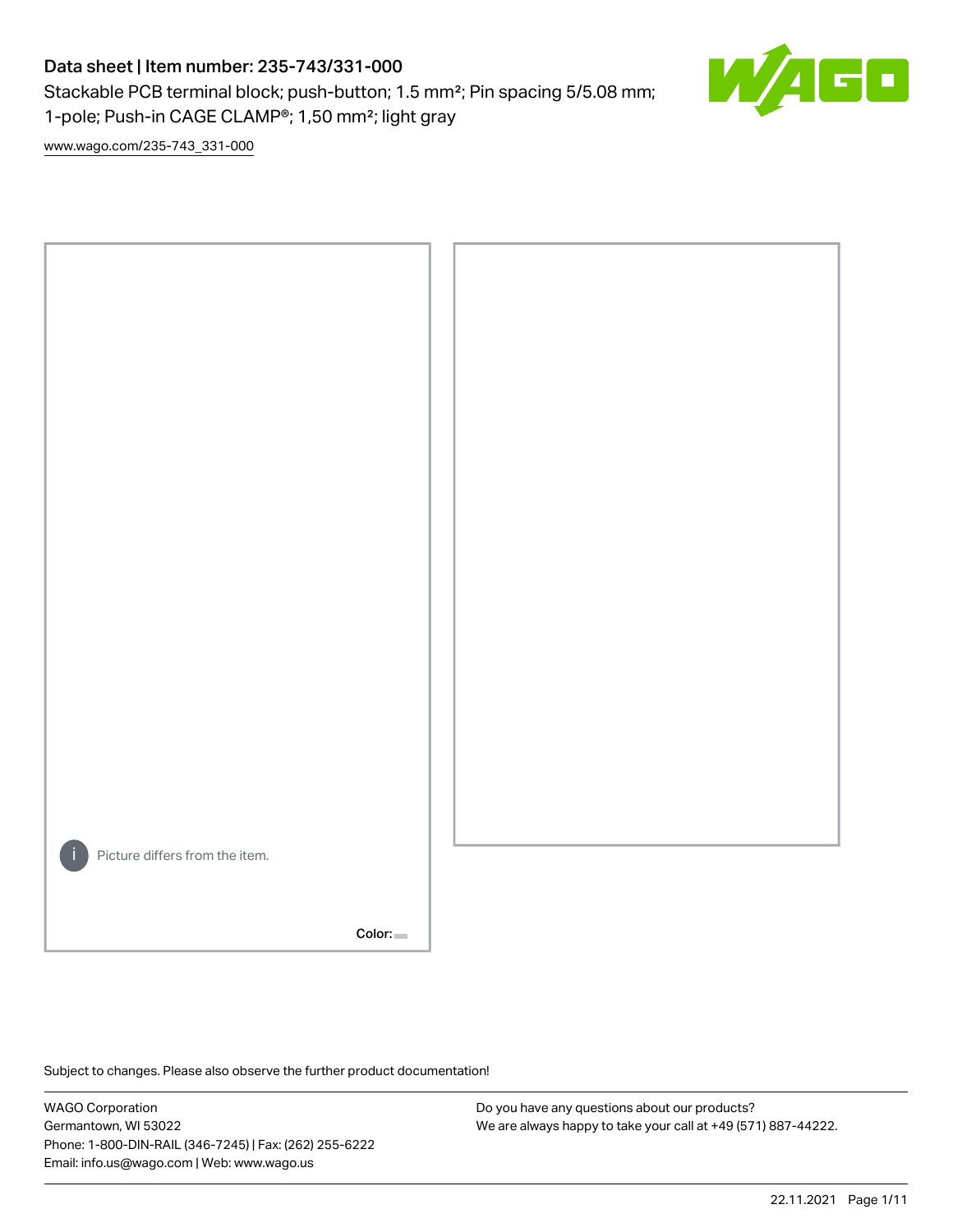



#### Item description

- $\blacksquare$ Modular PCB terminal blocks with push-buttons for custom terminal strip assemblies
- $\blacksquare$ Push-in termination of solid and ferruled conductors
- $\blacksquare$ Convenient termination/removal of fine-stranded conductors via push-buttons
- $\blacksquare$ Set to metric or inch pin spacing by compressing terminal strips or pulling them apart

# Data

## Notes

| Variants: | Other colors                                                     |
|-----------|------------------------------------------------------------------|
|           | Other versions (or variants) can be requested from WAGO Sales or |
|           | configured at https://configurator.wago.com/                     |

## Electrical data

#### IEC Approvals

| Ratings per                 | IEC/EN 60664-1                                                       |
|-----------------------------|----------------------------------------------------------------------|
| Rated voltage (III / 3)     | 250 V                                                                |
| Rated surge voltage (III/3) | 4 <sub>kV</sub>                                                      |
| Rated voltage (III/2)       | 320 V                                                                |
| Rated surge voltage (III/2) | 4 <sub>k</sub> V                                                     |
| Nominal voltage (II/2)      | 630 V                                                                |
| Rated surge voltage (II/2)  | 4 <sub>k</sub> V                                                     |
| Rated current               | 17.5A                                                                |
| Legend (ratings)            | (III / 2) $\triangleq$ Overvoltage category III / Pollution degree 2 |

Subject to changes. Please also observe the further product documentation!

| <b>WAGO Corporation</b>                                | Do you have any questions about our products?                 |
|--------------------------------------------------------|---------------------------------------------------------------|
| Germantown, WI 53022                                   | We are always happy to take your call at +49 (571) 887-44222. |
| Phone: 1-800-DIN-RAIL (346-7245)   Fax: (262) 255-6222 |                                                               |
| Email: info.us@wago.com   Web: www.wago.us             |                                                               |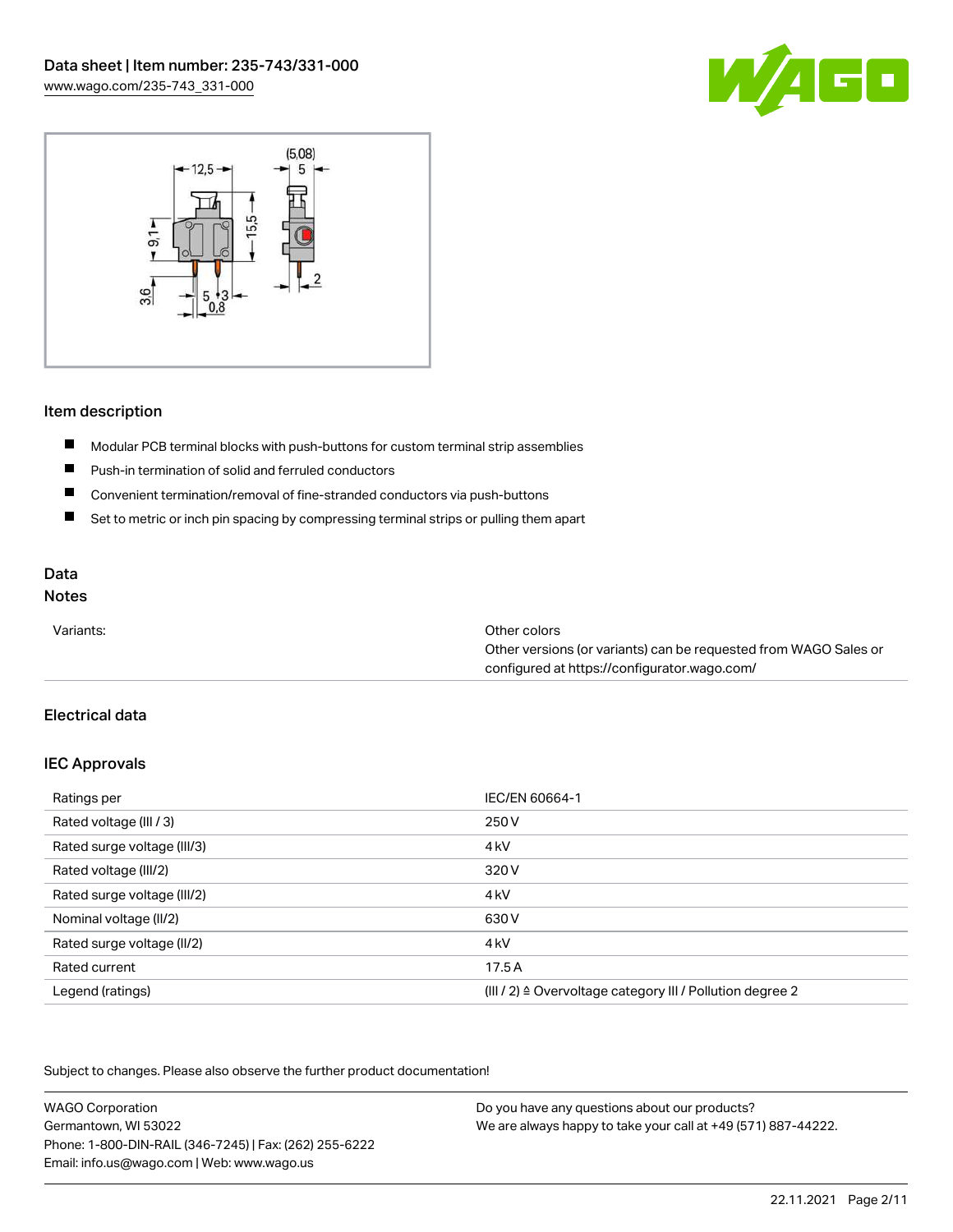

### UL Approvals

| Approvals per                  | UL 1059 |
|--------------------------------|---------|
| Rated voltage UL (Use Group B) | 300 V   |
| Rated current UL (Use Group B) | 10 A    |
| Rated voltage UL (Use Group D) | 300 V   |
| Rated current UL (Use Group D) | 10 A    |

# CSA Approvals

| Approvals per                   | CSA   |
|---------------------------------|-------|
| Rated voltage CSA (Use Group B) | 300 V |
| Rated current CSA (Use Group B) | 15 A  |

#### Connection data

| Total number of connection points |  |
|-----------------------------------|--|
| Total number of potentials        |  |
| Number of connection types        |  |
| Number of levels                  |  |

#### Connection 1

#### Connection technology example and the connection of the connection of the connection of the connection of the connection of the connection of the connection of the connection of the connection of the connection of the conn

|                                                   | PUSH-III UAUE ULAIVIP                  |
|---------------------------------------------------|----------------------------------------|
| Actuation type                                    | Push-button                            |
| Solid conductor                                   | $0.21.5$ mm <sup>2</sup> / 20  14 AWG  |
| Fine-stranded conductor                           | $0.751.5$ mm <sup>2</sup> / 20  14 AWG |
| Fine-stranded conductor; with insulated ferrule   | $0.251$ mm <sup>2</sup>                |
| Fine-stranded conductor; with uninsulated ferrule | $0.251$ mm <sup>2</sup>                |
| Strip length                                      | $910$ mm / 0.35  0.39 inch             |
| Conductor connection direction to PCB             | 0°                                     |
| Number of poles                                   |                                        |

## Physical data

| Pin spacing             | 5/5.08 mm / 0.197/0.2 inch |
|-------------------------|----------------------------|
| Width                   | 6.5 mm / 0.256 inch        |
| Height                  | 19.1 mm / 0.752 inch       |
| Height from the surface | 15.5 mm / 0.61 inch        |
| Depth                   | 12.5 mm / 0.492 inch       |

Subject to changes. Please also observe the further product documentation!

| <b>WAGO Corporation</b>                                | Do you have any questions about our products?                 |
|--------------------------------------------------------|---------------------------------------------------------------|
| Germantown, WI 53022                                   | We are always happy to take your call at +49 (571) 887-44222. |
| Phone: 1-800-DIN-RAIL (346-7245)   Fax: (262) 255-6222 |                                                               |
| Email: info.us@wago.com   Web: www.wago.us             |                                                               |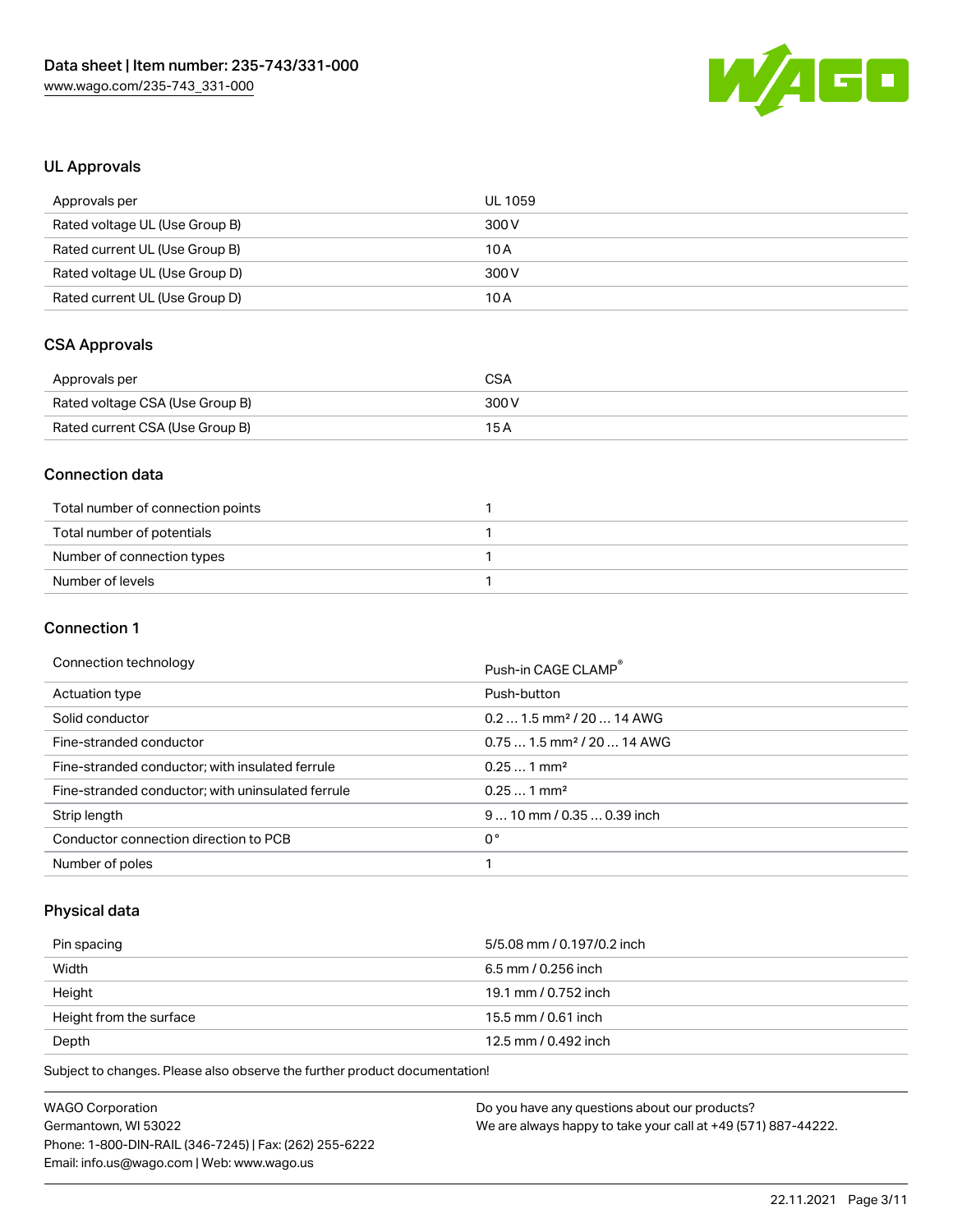[www.wago.com/235-743\\_331-000](http://www.wago.com/235-743_331-000)



| Solder pin length                    | 3.6 mm                 |
|--------------------------------------|------------------------|
| Solder pin dimensions                | $0.4 \times 0.8$ mm    |
| Drilled hole diameter with tolerance | 1 <sup>(+0.1)</sup> mm |

## PCB contact

| PCB Contact                         | THT                                 |
|-------------------------------------|-------------------------------------|
| Solder pin arrangement              | within the terminal block (in-line) |
| Number of solder pins per potential |                                     |

#### Material data

| Color                       | light gray                            |
|-----------------------------|---------------------------------------|
| Material group              |                                       |
| Insulation material         | Polyamide (PA66)                      |
| Flammability class per UL94 | V <sub>0</sub>                        |
| Clamping spring material    | Chrome nickel spring steel (CrNi)     |
| Contact material            | Electrolytic copper $(E_{\text{Cu}})$ |
| Contact plating             | tin-plated                            |
| Fire load                   | $0.014$ MJ                            |
| Weight                      | 0.8 <sub>g</sub>                      |

#### Environmental requirements

| Limit temperature range | +105 °C<br>$-60$ |  |
|-------------------------|------------------|--|
|-------------------------|------------------|--|

### Commercial data

| Product Group         | 4 (Printed Circuit) |
|-----------------------|---------------------|
| PU (SPU)              | 800 (100) Stück     |
| Packaging type        | box                 |
| Country of origin     | <b>CN</b>           |
| <b>GTIN</b>           | 4044918832410       |
| Customs tariff number | 8536904000          |

### Approvals / Certificates

Country specific Approvals

| Logo | Approval   | Additional Approval Text | name    |
|------|------------|--------------------------|---------|
|      | <b>CCA</b> | EN 60947                 | NTR NL- |

Subject to changes. Please also observe the further product documentation!

| <b>WAGO Corporation</b>                                | Do you have any questions about our products?                 |
|--------------------------------------------------------|---------------------------------------------------------------|
| Germantown. WI 53022                                   | We are always happy to take your call at +49 (571) 887-44222. |
| Phone: 1-800-DIN-RAIL (346-7245)   Fax: (262) 255-6222 |                                                               |
| Email: info.us@wago.com   Web: www.wago.us             |                                                               |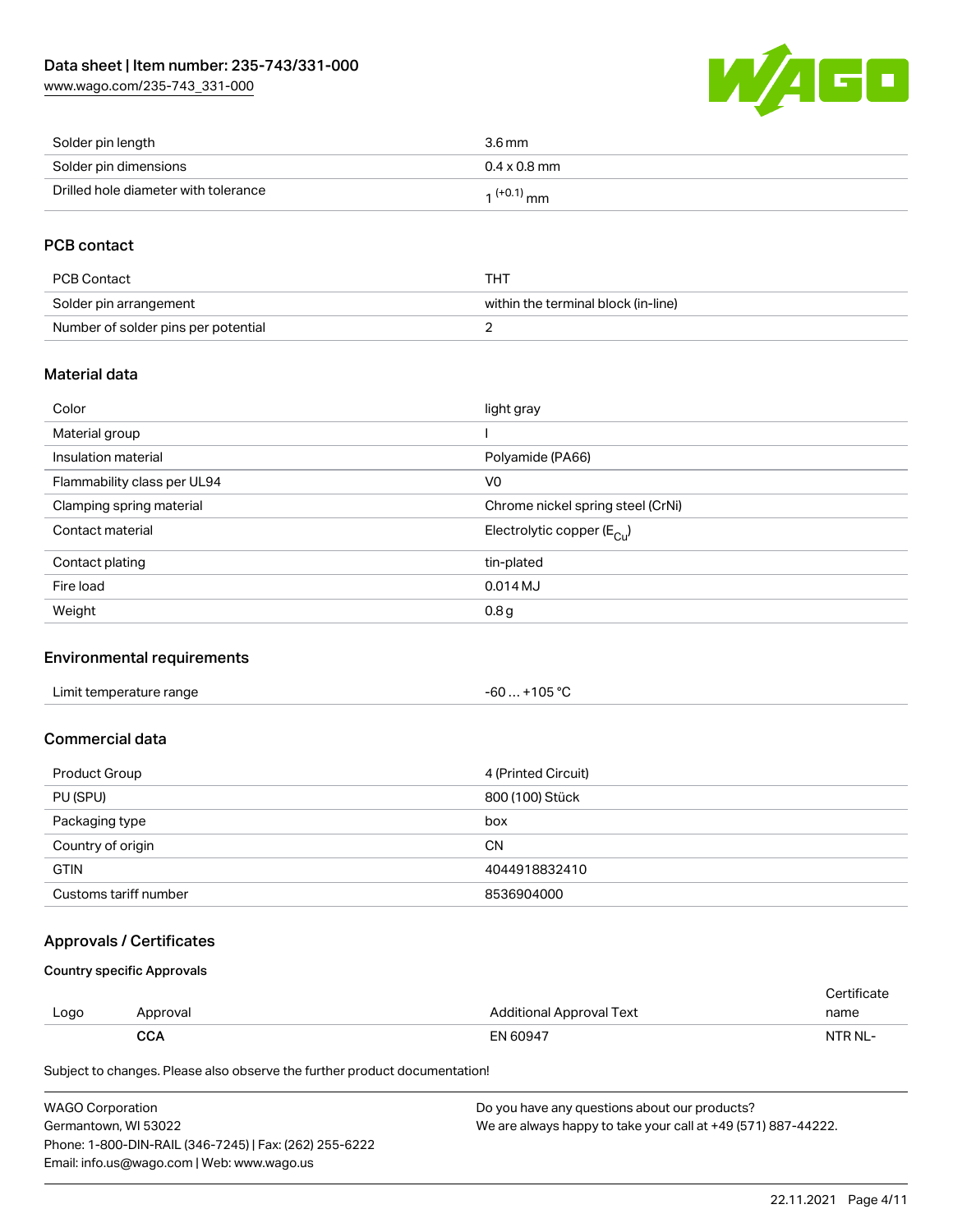

DEKRA Certification B.V.

 $\sim$ 

| <b>CCA</b>            | <b>CCA</b><br>DEKRA Certification B.V.                  | EN 60998                        | <b>NTRNL</b><br>6919               |
|-----------------------|---------------------------------------------------------|---------------------------------|------------------------------------|
| <b>CCA</b>            | <b>CCA</b><br>DEKRA Certification B.V.                  | EN 60947-7-4                    | NTR NL-<br>7774                    |
|                       | <b>CSA</b><br>DEKRA Certification B.V.                  | C22.2                           | 1673956                            |
| KEMA                  | <b>KEMA/KEUR</b><br>DEKRA Certification B.V.            | EN 60947                        | 2160584.38                         |
|                       | <b>VDE</b><br>VDE Prüf- und Zertifizierungsinstitut     | EN 60947                        | 40029328                           |
| <b>Ship Approvals</b> |                                                         |                                 |                                    |
| Logo                  | Approval                                                | <b>Additional Approval Text</b> | Certificate<br>name                |
|                       | <b>ABS</b><br>American Bureau of Shipping               |                                 | $19 -$<br>HG1869876-<br><b>PDA</b> |
|                       | <b>DNV GL</b><br>Det Norske Veritas, Germanischer Lloyd |                                 | TAE000016Z                         |

End plates  $E$ 

| End plate |                                                                            |                      |
|-----------|----------------------------------------------------------------------------|----------------------|
|           | Item no.: 235-850<br>End plate; snap-fit type; 1 mm thick; white           | www.wago.com/235-850 |
|           | Item no.: 235-800<br>End plate; snap-fit type; 1 mm thick; red             | www.wago.com/235-800 |
|           | Subject to changes. Please also observe the further product documentation! |                      |

WAGO Corporation Germantown, WI 53022 Phone: 1-800-DIN-RAIL (346-7245) | Fax: (262) 255-6222 Email: info.us@wago.com | Web: www.wago.us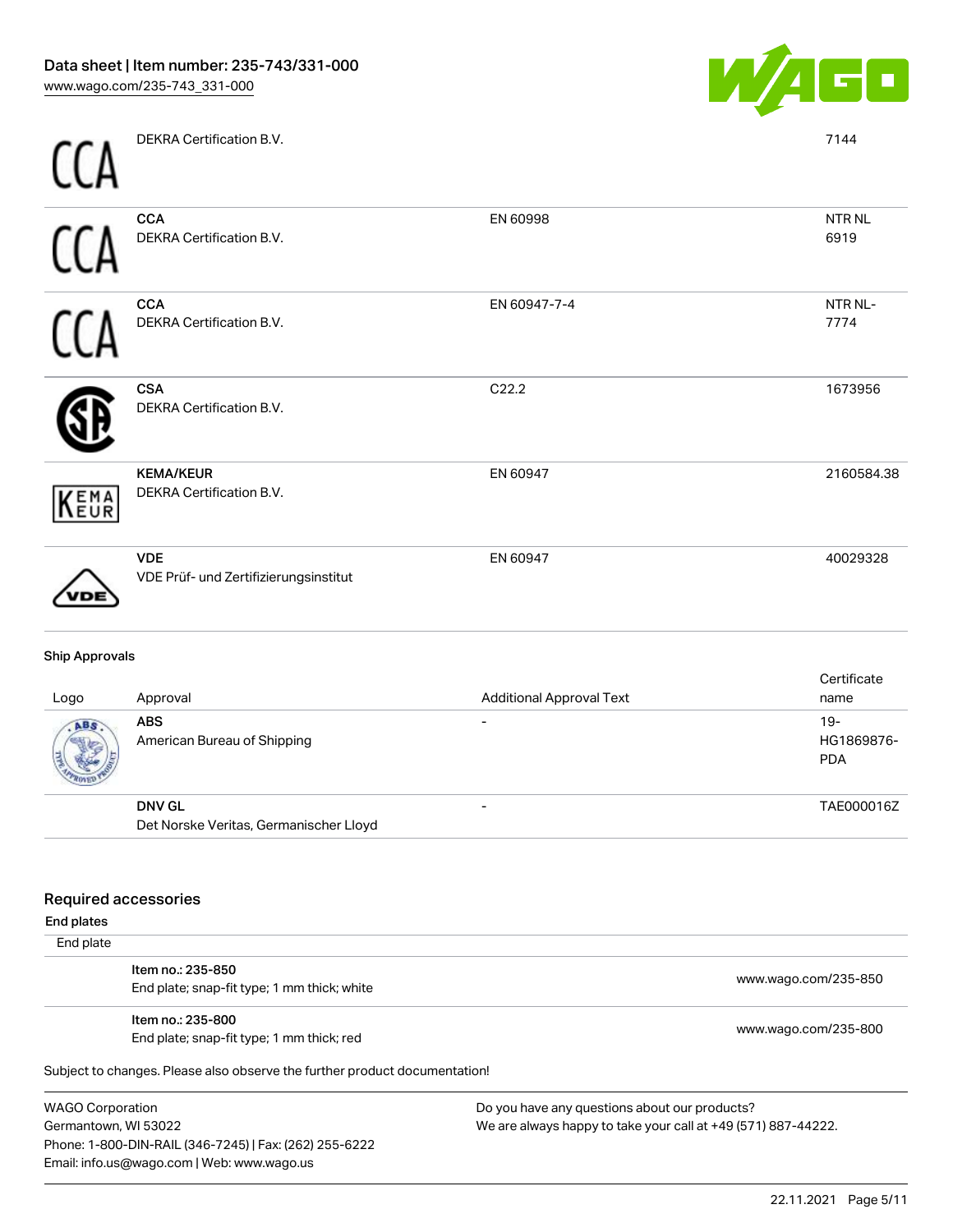### Data sheet | Item number: 235-743/331-000

[www.wago.com/235-743\\_331-000](http://www.wago.com/235-743_331-000)



|                    | Item no.: 235-100                                 | www.wago.com/235-100 |
|--------------------|---------------------------------------------------|----------------------|
|                    | End plate; snap-fit type; 1 mm thick; gray        |                      |
|                    | Item no.: 235-500                                 | www.wago.com/235-500 |
|                    | End plate; snap-fit type; 1 mm thick; black       |                      |
|                    | Item no.: 235-650                                 | www.wago.com/235-650 |
|                    | End plate; snap-fit type; 1 mm thick; violet      |                      |
|                    | Item no.: 235-600                                 |                      |
|                    | End plate; snap-fit type; 1 mm thick; orange      | www.wago.com/235-600 |
|                    | Item no.: 235-700                                 |                      |
|                    | End plate; snap-fit type; 1 mm thick; light green | www.wago.com/235-700 |
|                    | Item no.: 235-550                                 |                      |
|                    | End plate; snap-fit type; 1 mm thick; yellow      | www.wago.com/235-550 |
|                    | Item no.: 235-200                                 |                      |
|                    | End plate; snap-fit type; 1 mm thick; dark gray   | www.wago.com/235-200 |
|                    | Item no.: 235-400                                 |                      |
|                    | End plate; snap-fit type; 1 mm thick; blue        | www.wago.com/235-400 |
|                    | Item no.: 235-300                                 |                      |
|                    | End plate; snap-fit type; 1 mm thick; light gray  | www.wago.com/235-300 |
| Mounting           |                                                   |                      |
| Intermediate plate |                                                   |                      |
|                    | Item no.: 235-701                                 | www.wago.com/235-701 |
|                    | Spacer; for doubling the pin spacing; gray        |                      |

### Optional accessories

Ferrules

| Ferrule |                                                                                                                         |                      |
|---------|-------------------------------------------------------------------------------------------------------------------------|----------------------|
|         | Item no.: 216-101<br>Ferrule; Sleeve for 0.5 mm <sup>2</sup> / AWG 22; uninsulated; electro-tin plated; silver-colored  | www.wago.com/216-101 |
|         | Item no.: 216-102<br>Ferrule; Sleeve for 0.75 mm <sup>2</sup> / AWG 20; uninsulated; electro-tin plated; silver-colored | www.wago.com/216-102 |
|         | Item no.: 216-103<br>Ferrule; Sleeve for 1 mm <sup>2</sup> / AWG 18; uninsulated; electro-tin plated                    | www.wago.com/216-103 |
|         | Item no.: 216-123<br>Ferrule; Sleeve for 1 mm <sup>2</sup> / AWG 18; uninsulated; electro-tin plated; silver-colored    | www.wago.com/216-123 |
|         | Item no.: 216-122<br>Ferrule; Sleeve for 0.75 mm <sup>2</sup> / AWG 20; uninsulated; electro-tin plated; silver-colored | www.wago.com/216-122 |
|         | Item no.: 216-142                                                                                                       |                      |

Subject to changes. Please also observe the further product documentation!

WAGO Corporation Germantown, WI 53022 Phone: 1-800-DIN-RAIL (346-7245) | Fax: (262) 255-6222 Email: info.us@wago.com | Web: www.wago.us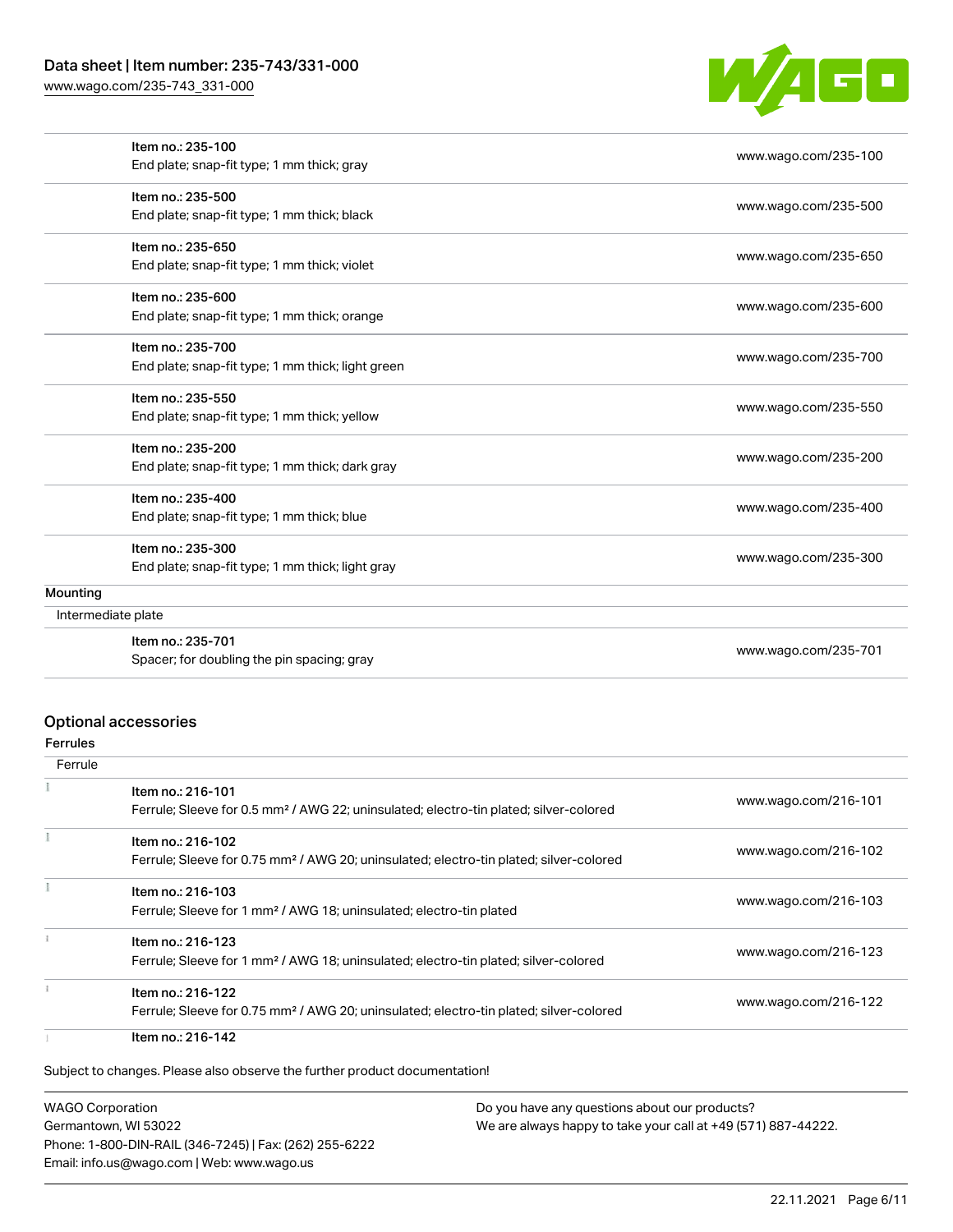[www.wago.com/235-743\\_331-000](http://www.wago.com/235-743_331-000)



|   | Ferrule; Sleeve for 0.75 mm <sup>2</sup> / 18 AWG; uninsulated; electro-tin plated; electrolytic copper; gastight<br>crimped; acc. to DIN 46228, Part 1/08.92                          | www.wago.com/216-142 |
|---|----------------------------------------------------------------------------------------------------------------------------------------------------------------------------------------|----------------------|
|   | Item no.: 216-132<br>Ferrule; Sleeve for 0.34 mm <sup>2</sup> / AWG 24; uninsulated; electro-tin plated                                                                                | www.wago.com/216-132 |
|   | Item no.: 216-121<br>Ferrule; Sleeve for 0.5 mm <sup>2</sup> / AWG 22; uninsulated; electro-tin plated; silver-colored                                                                 | www.wago.com/216-121 |
|   | Item no.: 216-143<br>Ferrule; Sleeve for 1 mm <sup>2</sup> / AWG 18; uninsulated; electro-tin plated; electrolytic copper; gastight<br>crimped; acc. to DIN 46228, Part 1/08.92        | www.wago.com/216-143 |
|   | Item no.: 216-131<br>Ferrule; Sleeve for 0.25 mm <sup>2</sup> / AWG 24; uninsulated; electro-tin plated; silver-colored                                                                | www.wago.com/216-131 |
|   | Item no.: 216-141<br>Ferrule; Sleeve for 0.5 mm <sup>2</sup> / 20 AWG; uninsulated; electro-tin plated; electrolytic copper; gastight<br>crimped; acc. to DIN 46228, Part 1/08.92      | www.wago.com/216-141 |
|   | Item no.: 216-152<br>Ferrule; Sleeve for 0.34 mm <sup>2</sup> / AWG 24; uninsulated; electro-tin plated                                                                                | www.wago.com/216-152 |
|   | Item no.: 216-203<br>Ferrule; Sleeve for 1 mm <sup>2</sup> / AWG 18; insulated; electro-tin plated; red                                                                                | www.wago.com/216-203 |
|   | Item no.: 216-202<br>Ferrule; Sleeve for 0.75 mm <sup>2</sup> / 18 AWG; insulated; electro-tin plated; gray                                                                            | www.wago.com/216-202 |
| 1 | Item no.: 216-151<br>Ferrule; Sleeve for 0.25 mm <sup>2</sup> / AWG 24; uninsulated; electro-tin plated                                                                                | www.wago.com/216-151 |
|   | Item no.: 216-201<br>Ferrule; Sleeve for 0.5 mm <sup>2</sup> / 20 AWG; insulated; electro-tin plated; white                                                                            | www.wago.com/216-201 |
|   | Item no.: 216-223<br>Ferrule; Sleeve for 1 mm <sup>2</sup> / AWG 18; insulated; electro-tin plated; red                                                                                | www.wago.com/216-223 |
|   | Item no.: 216-241<br>Ferrule; Sleeve for 0.5 mm <sup>2</sup> / 20 AWG; insulated; electro-tin plated; electrolytic copper; gastight<br>crimped; acc. to DIN 46228, Part 4/09.90; white | www.wago.com/216-241 |
|   | Item no.: 216-242<br>Ferrule; Sleeve for 0.75 mm <sup>2</sup> / 18 AWG; insulated; electro-tin plated; electrolytic copper; gastight<br>crimped; acc. to DIN 46228, Part 4/09.90; gray | www.wago.com/216-242 |
|   | Item no.: 216-222<br>Ferrule; Sleeve for 0.75 mm <sup>2</sup> / 18 AWG; insulated; electro-tin plated; gray                                                                            | www.wago.com/216-222 |
|   | Item no.: 216-221<br>Ferrule; Sleeve for 0.5 mm <sup>2</sup> / 20 AWG; insulated; electro-tin plated; white                                                                            | www.wago.com/216-221 |
|   | Item no.: 216-224<br>Ferrule; Sleeve for 1.5 mm <sup>2</sup> / AWG 16; insulated; electro-tin plated; black                                                                            | www.wago.com/216-224 |
|   | Item no.: 216-243<br>Ferrule; Sleeve for 1 mm <sup>2</sup> / AWG 18; insulated; electro-tin plated; electrolytic copper; gastight crimped;                                             | www.wago.com/216-243 |
|   | Subject to changes. Please also observe the further product documentation!                                                                                                             |                      |

WAGO Corporation Germantown, WI 53022 Phone: 1-800-DIN-RAIL (346-7245) | Fax: (262) 255-6222 Email: info.us@wago.com | Web: www.wago.us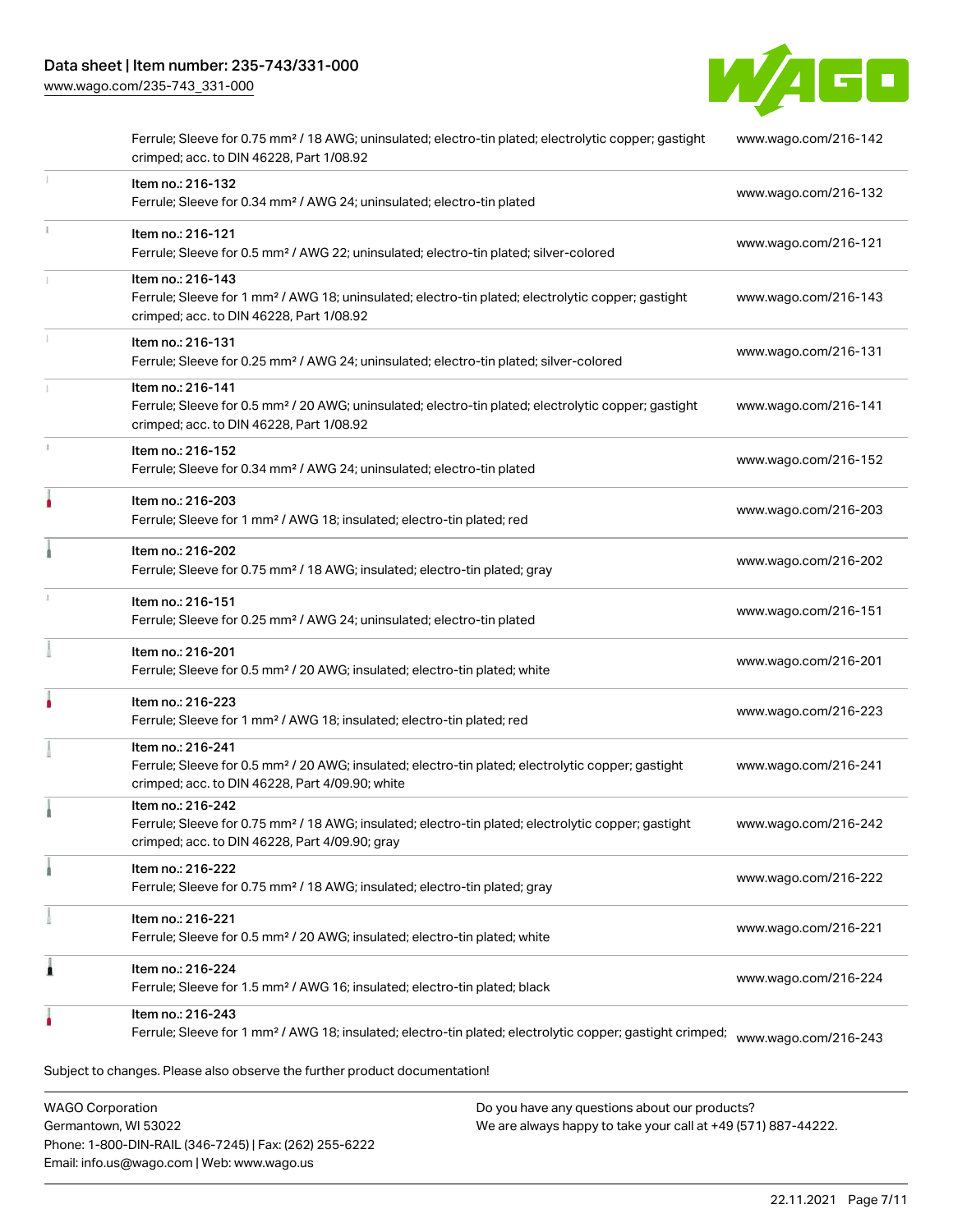[www.wago.com/235-743\\_331-000](http://www.wago.com/235-743_331-000)



acc. to DIN 46228, Part 4/09.90; red

|                     | Item no.: 216-263<br>Ferrule; Sleeve for 1 mm <sup>2</sup> / AWG 18; insulated; electro-tin plated; electrolytic copper; gastight crimped; www.wago.com/216-263<br>acc. to DIN 46228, Part 4/09.90; red |                                  |
|---------------------|---------------------------------------------------------------------------------------------------------------------------------------------------------------------------------------------------------|----------------------------------|
|                     | Item no.: 216-262<br>Ferrule; Sleeve for 0.75 mm <sup>2</sup> / 18 AWG; insulated; electro-tin plated; electrolytic copper; gastight<br>crimped; acc. to DIN 46228, Part 4/09.90; gray                  | www.wago.com/216-262             |
|                     | Item no.: 216-301<br>Ferrule; Sleeve for 0.25 mm <sup>2</sup> / AWG 24; insulated; electro-tin plated; yellow                                                                                           | www.wago.com/216-301             |
|                     | Item no.: 216-321<br>Ferrule; Sleeve for 0.25 mm <sup>2</sup> / AWG 24; insulated; electro-tin plated; yellow                                                                                           | www.wago.com/216-321             |
|                     | Item no.: 216-322<br>Ferrule; Sleeve for 0.34 mm <sup>2</sup> / 22 AWG; insulated; electro-tin plated; green                                                                                            | www.wago.com/216-322             |
|                     | Item no.: 216-302<br>Ferrule; Sleeve for 0.34 mm <sup>2</sup> / 22 AWG; insulated; electro-tin plated; light turquoise                                                                                  | www.wago.com/216-302             |
| Marking accessories |                                                                                                                                                                                                         |                                  |
| Marking strip       |                                                                                                                                                                                                         |                                  |
|                     | Item no.: 210-332/500-202<br>Marking strips; as a DIN A4 sheet; MARKED; 1-16 (160x); Height of marker strip: 3 mm; Strip length 182<br>mm; Horizontal marking; Self-adhesive; white                     | www.wago.com/210-332<br>/500-202 |
|                     | Item no.: 210-332/500-206<br>Marking strips; as a DIN A4 sheet; MARKED; 33-48 (160x); Height of marker strip: 3 mm; Strip length<br>182 mm; Horizontal marking; Self-adhesive; white                    | www.wago.com/210-332<br>/500-206 |
|                     | Item no.: 210-332/500-205<br>Marking strips; as a DIN A4 sheet; MARKED; 1-32 (80x); Height of marker strip: 3 mm; Strip length 182<br>mm; Horizontal marking; Self-adhesive; white                      | www.wago.com/210-332<br>/500-205 |
|                     | Item no.: 210-332/500-204<br>Marking strips; as a DIN A4 sheet; MARKED; 17-32 (160x); Height of marker strip: 3 mm; Strip length<br>182 mm; Horizontal marking; Self-adhesive; white                    | www.wago.com/210-332<br>/500-204 |
| <b>Tools</b>        |                                                                                                                                                                                                         |                                  |
| Operating tool      |                                                                                                                                                                                                         |                                  |
|                     | Item no.: 210-657<br>Operating tool; Blade: 3.5 x 0.5 mm; with a partially insulated shaft; short; multicoloured                                                                                        | www.wago.com/210-657             |
|                     | Item no.: 210-720<br>Operating tool; Blade: 3.5 x 0.5 mm; with a partially insulated shaft; multicoloured                                                                                               | www.wago.com/210-720             |
|                     |                                                                                                                                                                                                         |                                  |

## Downloads Documentation

#### Additional Information

Subject to changes. Please also observe the further product documentation!

WAGO Corporation Germantown, WI 53022 Phone: 1-800-DIN-RAIL (346-7245) | Fax: (262) 255-6222 Email: info.us@wago.com | Web: www.wago.us Do you have any questions about our products? We are always happy to take your call at +49 (571) 887-44222.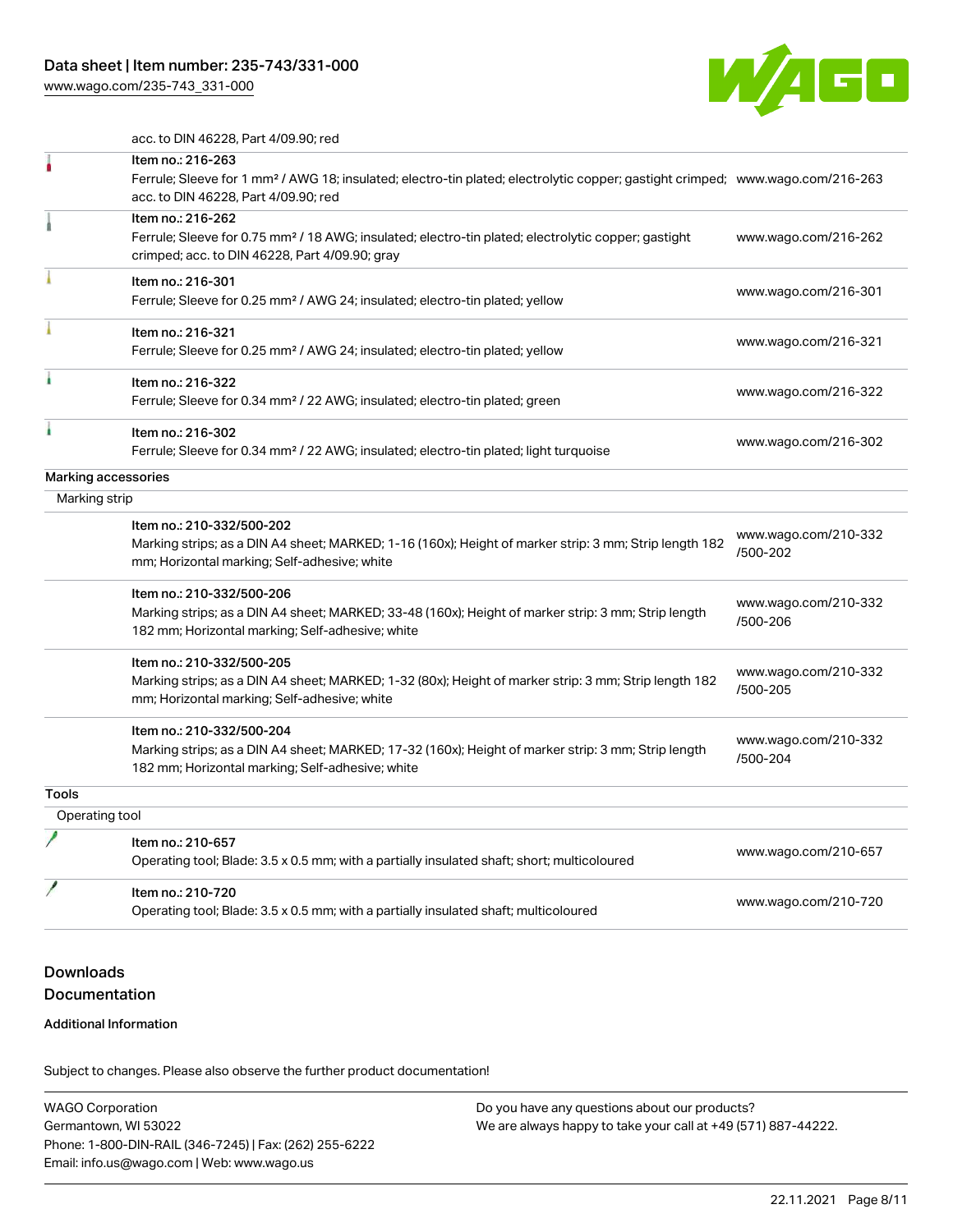

| Technical explanations                                                                                                                                                 | 2019 Apr 3 | pdf<br>2.0 MB   | Download |
|------------------------------------------------------------------------------------------------------------------------------------------------------------------------|------------|-----------------|----------|
|                                                                                                                                                                        |            | pdf<br>125.0 kB | Download |
| <b>CAD files</b>                                                                                                                                                       |            |                 |          |
| CAD data                                                                                                                                                               |            |                 |          |
| 2D/3D Models 235-743/331-000                                                                                                                                           |            | <b>URL</b>      | Download |
| <b>CAE</b> data                                                                                                                                                        |            |                 |          |
| EPLAN Data Portal 235-743/331-000                                                                                                                                      |            | URL             | Download |
| ZUKEN Portal 235-743/331-000                                                                                                                                           |            | <b>URL</b>      | Download |
| EPLAN Data Portal 235-743/331-000                                                                                                                                      |            | <b>URL</b>      | Download |
| <b>PCB Design</b>                                                                                                                                                      |            |                 |          |
| Symbol and Footprint 235-743/331-000                                                                                                                                   |            | URL             | Download |
| CAx data for your PCB design, consisting of "schematic symbols and PCB footprints",<br>allow easy integration of the WAGO component into your development environment. |            |                 |          |
| Supported formats:                                                                                                                                                     |            |                 |          |
| Ш<br>Accel EDA 14 & 15                                                                                                                                                 |            |                 |          |
| ш<br>Altium 6 to current version                                                                                                                                       |            |                 |          |
| ш<br>Cadence Allegro                                                                                                                                                   |            |                 |          |
| Ш<br>DesignSpark                                                                                                                                                       |            |                 |          |
| Eagle Libraries                                                                                                                                                        |            |                 |          |
| Ш<br>KiCad                                                                                                                                                             |            |                 |          |
| Ц<br>Mentor Graphics BoardStation                                                                                                                                      |            |                 |          |
| ш<br>Mentor Graphics Design Architect                                                                                                                                  |            |                 |          |
| ш<br>Mentor Graphics Design Expedition 99 and 2000                                                                                                                     |            |                 |          |
| ш<br>OrCAD 9.X PCB and Capture                                                                                                                                         |            |                 |          |
| ш<br>PADS PowerPCB 3, 3.5, 4.X, and 5.X                                                                                                                                |            |                 |          |
| ш<br>PADS PowerPCB and PowerLogic 3.0                                                                                                                                  |            |                 |          |
| ш<br>PCAD 2000, 2001, 2002, 2004, and 2006                                                                                                                             |            |                 |          |
| Ш<br>Pulsonix 8.5 or newer                                                                                                                                             |            |                 |          |
|                                                                                                                                                                        |            |                 |          |

WAGO Corporation Germantown, WI 53022 Phone: 1-800-DIN-RAIL (346-7245) | Fax: (262) 255-6222 Email: info.us@wago.com | Web: www.wago.us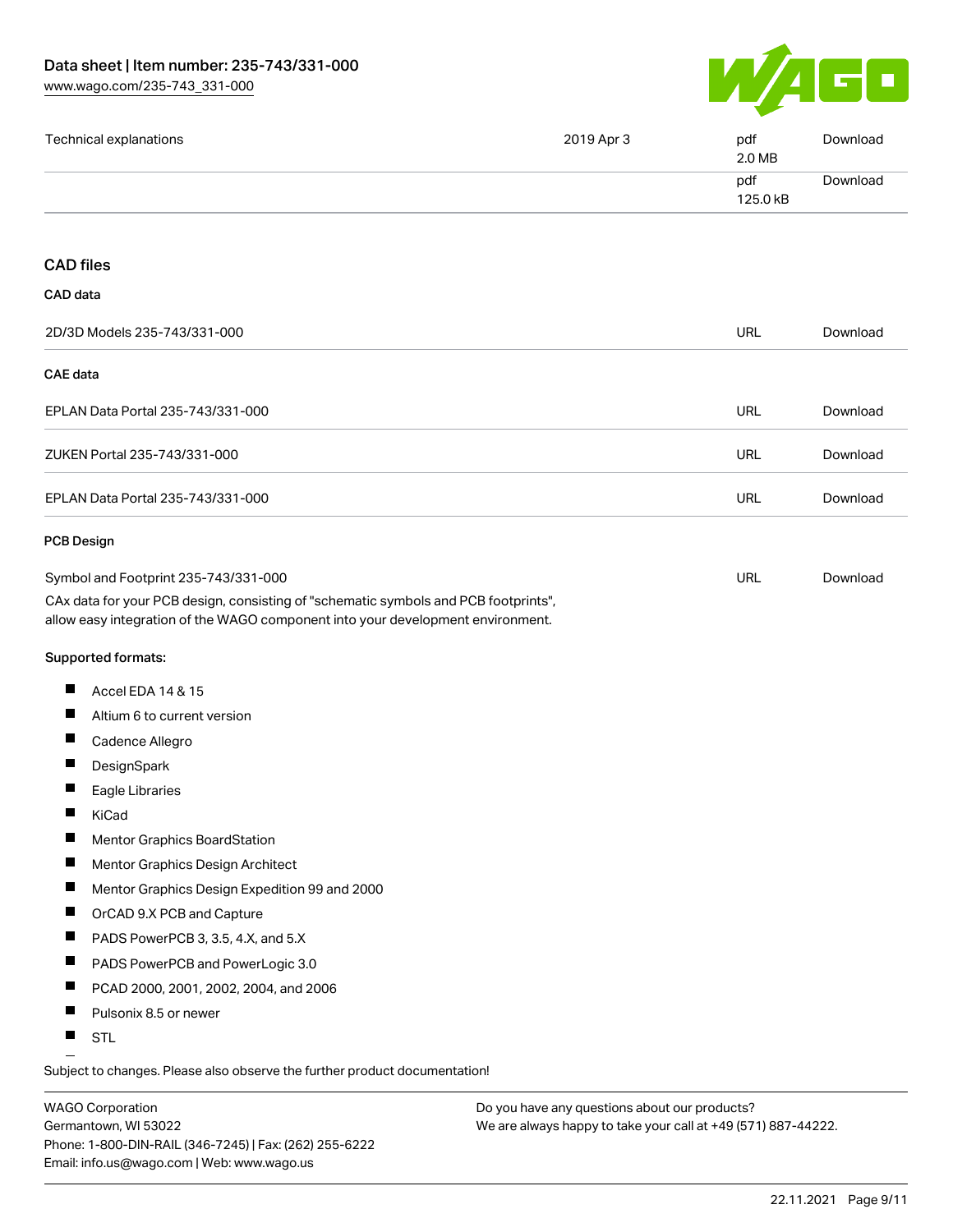- $\blacksquare$ 3D STEP
- $\blacksquare$ TARGET 3001!
- $\blacksquare$ View Logic ViewDraw
- $\blacksquare$ Quadcept
- $\blacksquare$ Zuken CadStar 3 and 4
- П Zuken CR-5000 and CR-8000

PCB Component Libraries (EDA), PCB CAD Library Ultra Librarian

#### Environmental Product Compliance

#### Compliance Search

Environmental Product Compliance 235-743/331-000 Stackable PCB terminal block; push-button; 1.5 mm²; Pin spacing 5/5.08 mm; 1-pole; Push-in CAGE CLAMP®; 1,50 mm²; light gray

#### Installation Notes

#### Conductor termination



Inserting/removing fine-stranded conductors via push-button.





Insert/remove fine-stranded conductors with ferrules via push-button.



Insert solid conductors via push-in termination.

Subject to changes. Please also observe the further product documentation!

WAGO Corporation Germantown, WI 53022 Phone: 1-800-DIN-RAIL (346-7245) | Fax: (262) 255-6222 Email: info.us@wago.com | Web: www.wago.us

Do you have any questions about our products? We are always happy to take your call at +49 (571) 887-44222.



URL [Download](https://www.wago.com/global/d/ComplianceLinkMediaContainer_235-743_331-000)